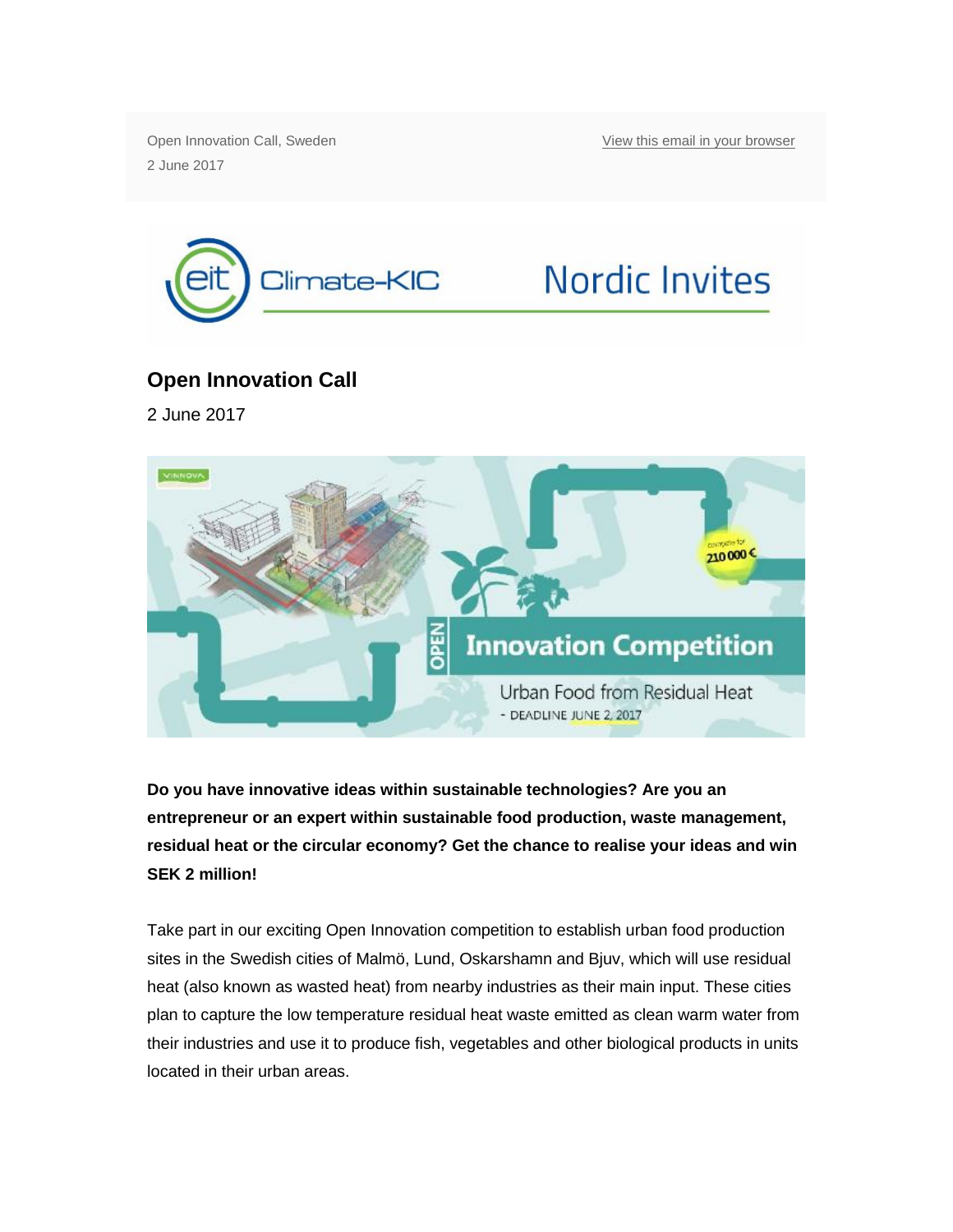The competition's objective is to source full and partial solutions for all aspects of this exciting venture and is designed in such a way as to take interesting, yet raw, ideas and develop them into a full solution tailored to the needs of one or more of the potential locations over the duration of the competition.

We are seeking creative ideas and innovators to be a part of this process. Those applicants who make it through the initial stage will be entitled to counselling and professional support to co-develop their solutions.

Prize money has been made available for those participants involved in each stage of the competition and **SEK 2,000,000 (approximately EUR 210,000)** has been reserved for those involved in the final solution.

[ICA Fastigheter,](http://climate-kic.us10.list-manage1.com/track/click?u=b215d080224bca32a183cee94&id=f3473b1e78&e=b1cc3334ca) [E.ON,](http://climate-kic.us10.list-manage1.com/track/click?u=b215d080224bca32a183cee94&id=67372437b4&e=b1cc3334ca) [Veolia,](http://climate-kic.us10.list-manage.com/track/click?u=b215d080224bca32a183cee94&id=86250e76bc&e=b1cc3334ca) [Kraftringen,](http://climate-kic.us10.list-manage.com/track/click?u=b215d080224bca32a183cee94&id=480cbef932&e=b1cc3334ca) [SLU,](http://climate-kic.us10.list-manage.com/track/click?u=b215d080224bca32a183cee94&id=45a846f51b&e=b1cc3334ca) Climate-KIC Nordic and a number of other partners have received funding from the Swedish Innovation Agency, Vinnova to launch this open innovation initiative.

**Read more [and submit your idea before 2 June here!](http://climate-kic.us10.list-manage2.com/track/click?u=b215d080224bca32a183cee94&id=b74b02e57e&e=b1cc3334ca)**